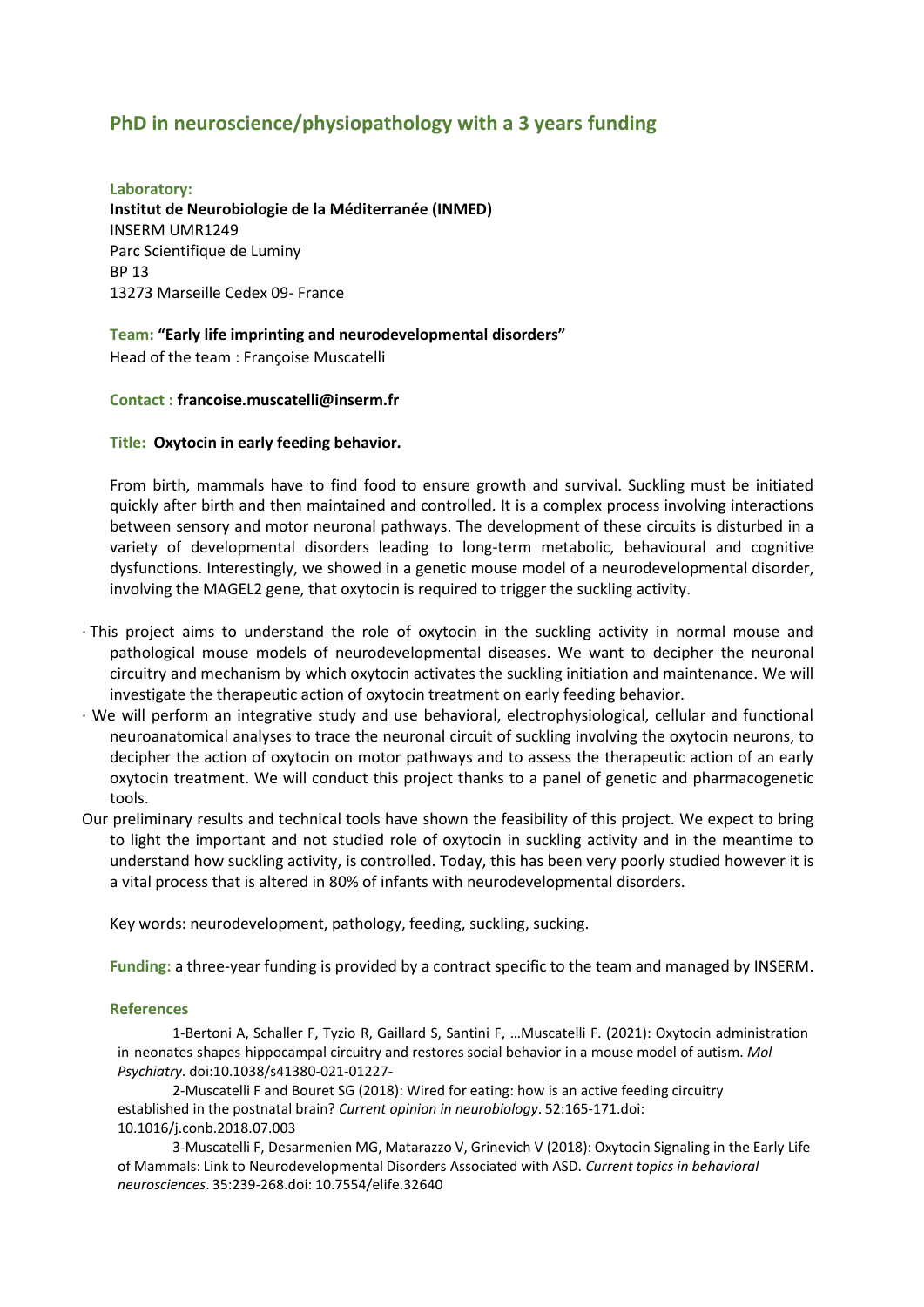4-Tauber M, Boulanouar K, Diene G, Cabal-Berthoumieu S, Ehlinger V, Muscatelli F et al. (2017): The Use of Oxytocin to Improve Feeding and Social Skills in Infants With Prader-Willi Syndrome. *Pediatrics*. doi: [10.1542/peds.2016-2976](https://doi.org/10.1542/peds.2016-2976)

5-Meziane H, Schaller F, Bauer S, Villard C, Matarazzo V, ...and Muscatelli F. (2015): An Early Postnatal Oxytocin Treatment Prevents Social and Learning Deficits in Adult Mice Deficient for Magel2, a Gene Involved in Prader-Willi Syndrome and Autism. *Biological psychiatry*. 78: 85-94.

### **Candidate profile**

The candidate should be motivated by the topic, curious and interested to perform neurodevelopment studies in mouse models. Knowledge in physiology, neurodevelopment process, neuroanatomy is required.

Please send a CV with a motivation letter and names of two referees to **francoise.muscatelli@inserm.fr**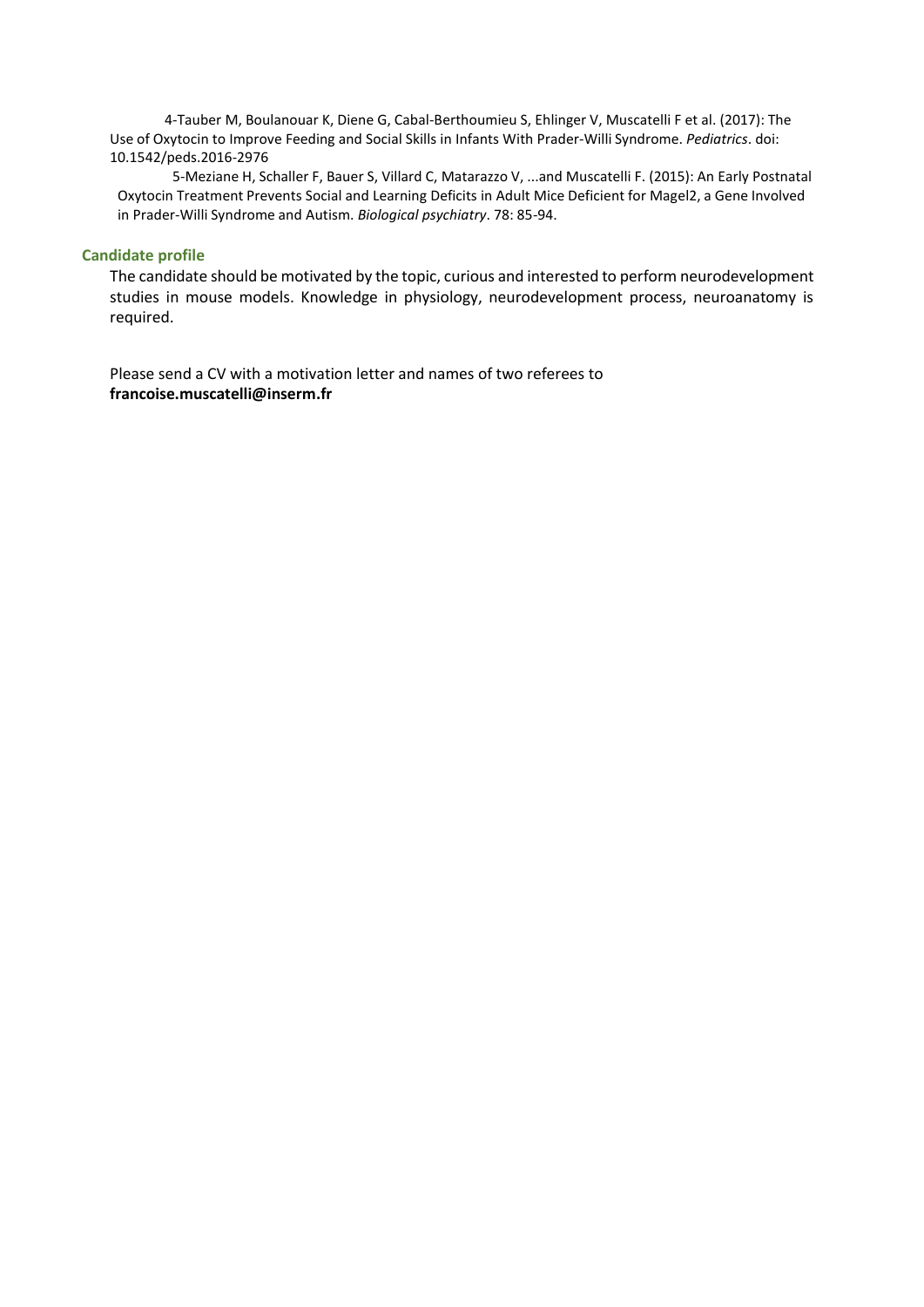# **Version Française**

# **Sujet de thèse en neurosciences/physiopathologie**

# **Équipe : "Empreintes néonatales et troubles neurodéveloppementaux"**

**Responsable de l'équipe** : Françoise Muscatelli

### **Contact : francoise.muscatelli@inserm.fr**

# **Titre : L'ocytocine dans le comportement alimentaire précoce.**

Dès la naissance, les mammifères doivent trouver de la nourriture pour assurer leur croissance et leur survie. La tétée doit être initiée rapidement après la naissance, puis maintenue et contrôlée. Il s'agit d'un processus complexe impliquant des interactions entre les voies neuronales sensorielles et motrices. Le développement de ces circuits est perturbé dans une variété de troubles du développement conduisant à des dysfonctionnements métaboliques, comportementaux et cognitifs à long terme. De manière intéressante, nous avons montré dans un modèle génétique murin d'une maladie neurodéveloppementale, impliquant le gène MAGEL2, que l'ocytocine est nécessaire pour déclencher l'activité de succion. Nous voulons comprendre comment l'ocytocine agit sur l'activité de succion en conditions normales et en tant que traitement en conditions pathologiques, lorsque cette activité est perturbée.

- Ce projet vise à comprendre le rôle de l'ocytocine dans l'activité de succion chez des souris normales et des souris modèles pathologiques de troubles du neurodéveloppement. Nous voulons déchiffrer le circuit neuronal et le mécanisme par lequel l'ocytocine active l'initiation et le maintien de la tétée. Nous étudierons l'action thérapeutique du traitement à l'ocytocine sur le comportement alimentaire précoce.

- Nous réaliserons une étude intégrative et utiliserons des analyses comportementales, électrophysiologiques, cellulaires et neuroanatomiques fonctionnelles pour tracer le circuit neuronal de la tétée impliquant les neurones à ocytocine, pour déchiffrer l'action de l'ocytocine sur les voies motrices et pour évaluer l'action thérapeutique d'un traitement précoce à l'ocytocine. Nous mènerons ce projet grâce à un panel d'outils génétiques et pharmacogénétiques.

Nos résultats préliminaires et nos outils techniques ont montré la faisabilité de ce projet. Nous espérons mettre en lumière le rôle important et peu étudié de l'ocytocine dans l'activité de succion et, dans le même temps, comprendre comment l'activité de succion est contrôlée. Aujourd'hui, ce processus a été très peu étudié alors qu'il est vital et qu'il est altéré chez 80 % des enfants souffrant de troubles du développement neurologique.

**Mots clés :** neurodéveloppement, pathologie, alimentation, tétée, succion.

### **References bibliographiques**

1-Bertoni A, Schaller F, Tyzio R, Gaillard S, Santini F, …Muscatelli F. (2021): Oxytocin administration in neonates shapes hippocampal circuitry and restores social behavior in a mouse model of autism. *Mol Psychiatry*. doi:10.1038/s41380-021-01227-

2-Muscatelli F and Bouret SG (2018): Wired for eating: how is an active feeding circuitry established in the postnatal brain? *Current opinion in neurobiology*. 52:165-171.doi: [10.1016/j.conb.2018.07.003](https://doi-org.proxy.insermbiblio.inist.fr/10.1016/j.conb.2018.07.003)

3-Muscatelli F, Desarmenien MG, Matarazzo V, Grinevich V (2018): Oxytocin Signaling in the Early Life of Mammals: Link to Neurodevelopmental Disorders Associated with ASD. *Current topics in behavioral neurosciences*. 35:239-268.doi: [10.7554/elife.32640](https://doi.org/10.7554/elife.32640)